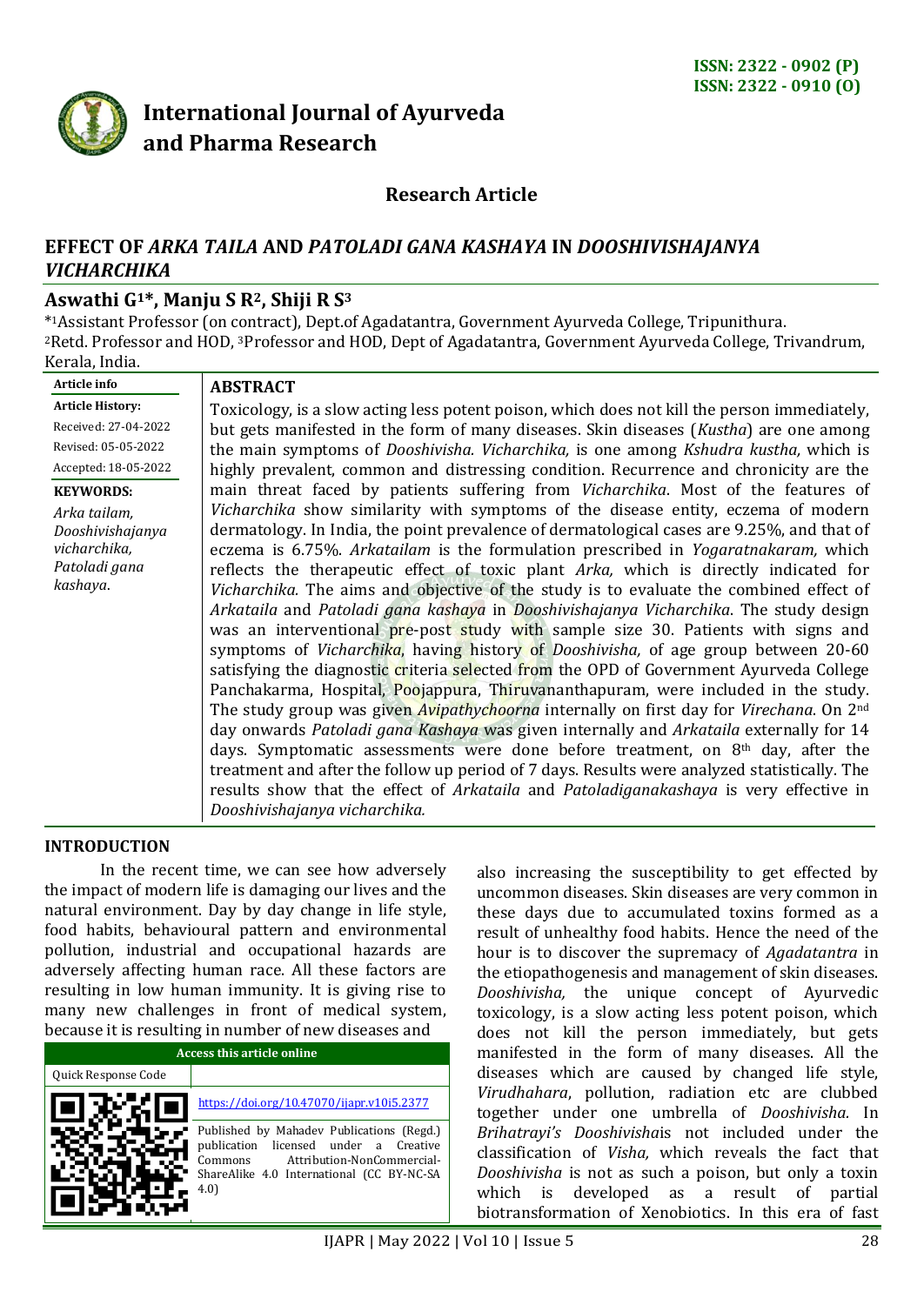foods and tinned foods, our body cannot cope up with the digestion of chemicals in such food items, leading to the accumulation of undigested toxins resulting in *Dooshivisha* and ending up with a skin disease. Moreover *classics* had included *Kushta* (skin disease), as one among the main symptoms of *Dooshivisha.*

*Vicharchika* is one among *Kshudra kushta*, which is highly prevalent, common and distressing condition that is perplexing to the patient and physician. Chronicity and recurrence are the main threat faced by patients suffering from *Vicharchika*. Classical symptoms of *Vicharchika[1]* includes *Kandu* (itching), *Pidaka* (eruptions)*, Syava* (discolouration), *Srava* (oozing) etc. Most of these features show similarity with symptoms of the disease entity, eczema of modern dermatology.

A series of study conducted in recent past comprising of internal medication, topical application*,*  **MATERIALS AND METHODS**

*Panchakarma* therapy have showed mild to moderate response in *Vicharchika.* In our classics*, Acharya* mentioned therapeutic uses for toxic plants which are framed in *Visha-upavishavarga*. *Arka* is one among *Upavisha varga* mentioned in R.R.S, which is having strong potent action. *Arkatailam[2]* is the formulation prescribed in *Yogaratnakaram,* one among *Laghutrayi*, which reflects the therapeutic effect of toxic plant, *Arka*, which is directly indicated for *Vicharchika*. The *Yoga* contains 3 drugs *Arkapatra*, *Katutaila* and *Rajani* which are having *Vishapaha* and *Vranahara* properties, which are essential for reducing the symptoms of *Vicharchika.*

**AIM AND OBJECTIVE:** To find the effect of *Arkataila*  and *Patoladigana Kashaya* in *Dooshivishajanya Vicharchika.*

# **Preparation of Medicines**

#### *Arka tailam*

**Ingredients of** *Arka tailam[3,4,5]*

| Drug        | <b>Botanical name</b> | Part used               | <b>Quantity used</b> |
|-------------|-----------------------|-------------------------|----------------------|
| Arka        | Calotropis gigantea   | Leaves (Swarasa)        | 4 parts              |
| Haridra     | Curcuma longa         | Rhizome                 | $1/8$ part           |
| Katu tailam | Brassica alba         | Tailam of Brassica alba | 1 parts              |

The ratio of preparation of *Kalka: Katutaila: Dravadravya*= 1/8:1:4(*Haridra: Katutaila: Arkapatra swarasam*) [6]

Good quality of raw drug was collected from trusted drug dealers, and cleaned well. For preparing 500ml of *Arka taila*, 500ml *Katu taila* and 2l of *Arka patra swarasa* (*Calotropis gigantea*) is needed*. Kalka* was prepared by using 62.5gm of *Haridra* (*Curcuma longa* Linn)*.* A wide mouth vessel is taken, *Katu taila*, *Kalka* and *Swarasa*  was poured into it, mixed thoroughly, and kept in mild fire with constant stirring. When it reached *Mrdu paka*, it was taken out from fire. Next day heating is restarted. Checked for *Khara paka* and vessel is removed from fire. Taila is strained well<sup>[7]</sup>. 50ml of *Taila* was packed in pharmaceutically graded air tight bottles.

#### *Padoladi gana kashayam[8]*

This yoga contains *Patola* (*Trichosanthes dioica* Roxb.), *Katurohini* (*Pichrorhiza kurroa* Royle ex. Benth*), Madhusrava* (*Chonemorpha macrophylla), Guduchi* (*Tinospora cordifolia* (Willd.) Miers), *Chandanam* (*Santalumalbum* Linn) and *Patha* (*Cyclea peltata* H.F.&T). All the above drugs are taken in equal quantity, cleaned well and dried, crushed into coarse powder. Air tight packets of 350gm of powder are supplied to the patient. Take 48gm of powder, boil it in 768ml of water and reduced to 96ml.

### *Avipathy choornam[9]*

It is mentioned in the *Virechana kalpa* of *Ashtanga Hridaya* and is indicated in all *Visha* conditions and in *Pitta* predominant conditions.

### **Ingredients of** *Avipathy choornam*

| <b>Drug</b> | <b>Botanical name</b> | Part used   | <b>Quantity used</b> |
|-------------|-----------------------|-------------|----------------------|
| Sunti       | Zingiber officinale   | Rhizome     | 1 part               |
| Maricha     | Piper nigrum          | Fruit       | 1 part               |
| Pippali     | Piper longum          | Fruit       | 1 part               |
| Twak        | Cinnamomum verum      | <b>Bark</b> | 1 part               |
| Patra       | Pogostemon heyneanus  | Leaf        | 1 part               |
| Ela         | Elattaria cardamomum  | Seed        | 1 part               |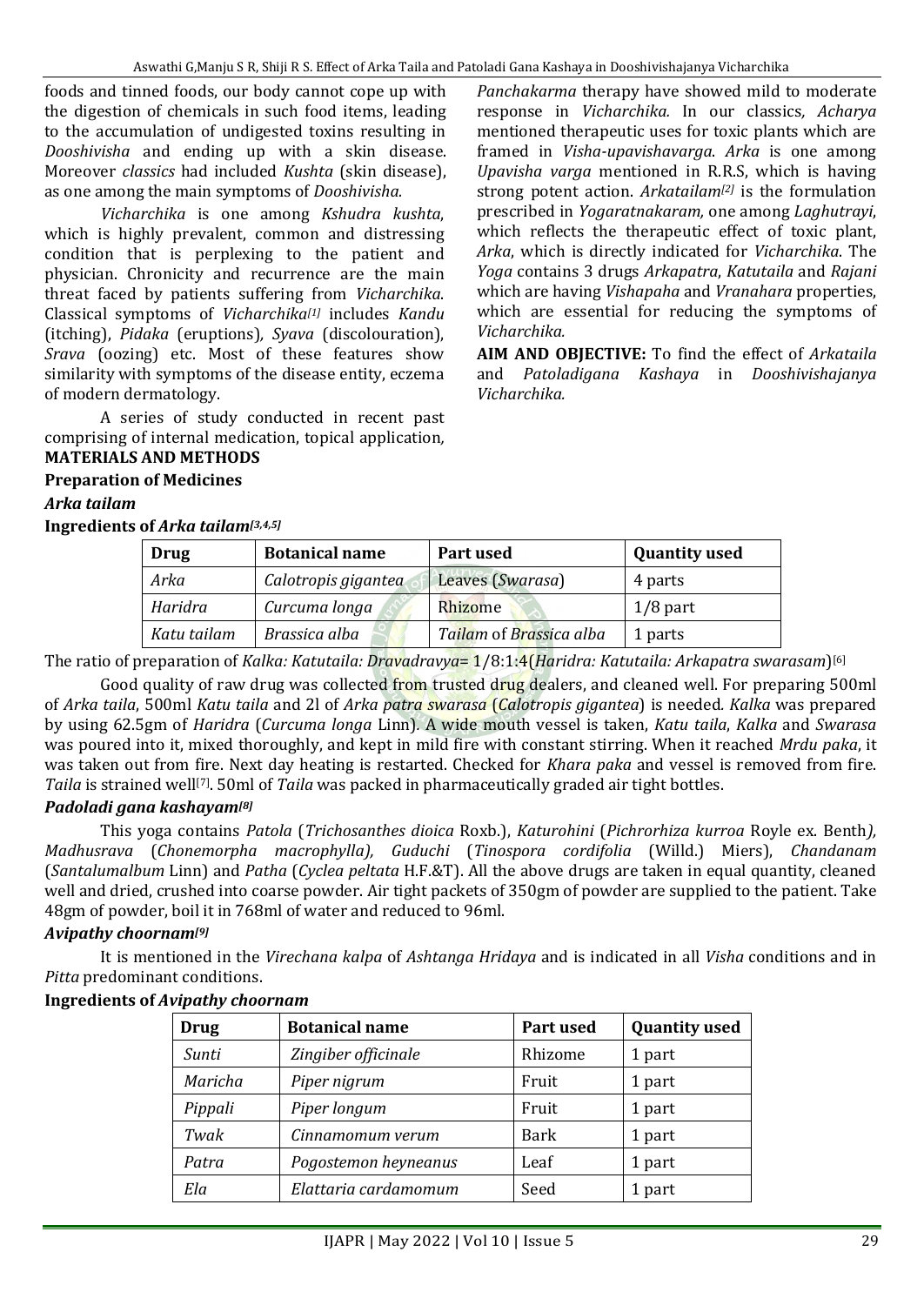*Int. J. Ayur. Pharma Research, 2022;10(5):28-36*

| Musta    | Cyperus rotundus      | Rhizome | 1 part  |
|----------|-----------------------|---------|---------|
| Krmighna | Embilica officinale   | Fruit   | 1 part  |
| Amalaki  | Embelia ribes         | Fruit   | 1 part  |
| Trivrit  | Operculina turpethum  | Bark    | 9 part  |
| Sita     | Saccharum officinarum |         | 18 part |

The ingredients of the medicine were cleaned and finely powdered, sieved through cloth and stored in air tight containers. The powder was light brown in colour, with bitter and sweet taste. *Kshoudra* (honey) was used as the medium for administration. All the drugs in good quality

**Study design** - Pre and post interventional study

**Study setting** - Agadatantra OPD of Government Ayurveda College Hospital, Thiruvananthapuram.

# **Study Population**

30 patients with complaints as per inclusion criteria were selected. A general examination was carried out in all patients which included monitoring of pulse, height, weight etc. and a detailed dermatological examination was also performed were brought from trusted drug dealers and were identified and authenticated.

# **Inclusion Criteria**

Patients presenting with signs and symptoms of *Vicharchika*, having history of *Dooshivisha* of age group between 20-60 years, satisfying the diagnostic criteria.

- Site of lesion- Upper and lower extremity
- Duration- Upto 5 years

# Area should be minimum of 3cm sq.

### **Exclusion Criteria**

- Pregnant and lactating women
- Patients with other systemic illness

# **History of** *Dooshivisha* **was divided into 5 groups**

- History of bite if present *(Jangama*)
- Vegetative or other poison *(Sthavara*)
- History of incompatible food *(Virudhahara*)
- History of any medicine used for a long time (*Oushada)*
- Occupation (*Viharajam)*

## **Grading of** *Dushivisha*

- Grade 1 exposure to any one of the above factors
- Grade 2 exposure to any two of the above factors
- Grade 3 exposure to any three of the above factors
- Grade 4 exposure to any four of the above factors
- Grade 5 exposure to all five factors

### **Criteria for Assessment**

Assessment was made by observing the improvements in the clinical features based on the gradation before treatment, during treatment, after treatment and after follow up.

- Initial assessment was done on the day before the commencement of treatment
- Second assessment on 8th day
- Third assessment after the intervention period on 15th day
- Fourth and final assessment after the follow up period of 7 days on 22<sup>nd</sup> day

### **Diagnostic criteria**

- Itching at the site of lesion (*Kandu*)
- Eruptions *(Pidaka)*
- Discolouration *(Vaivarnyam)*
- Oozing (*Srava)*

**Assessment of Variables:** Will be evaluated before, during, after treatment and after follow up period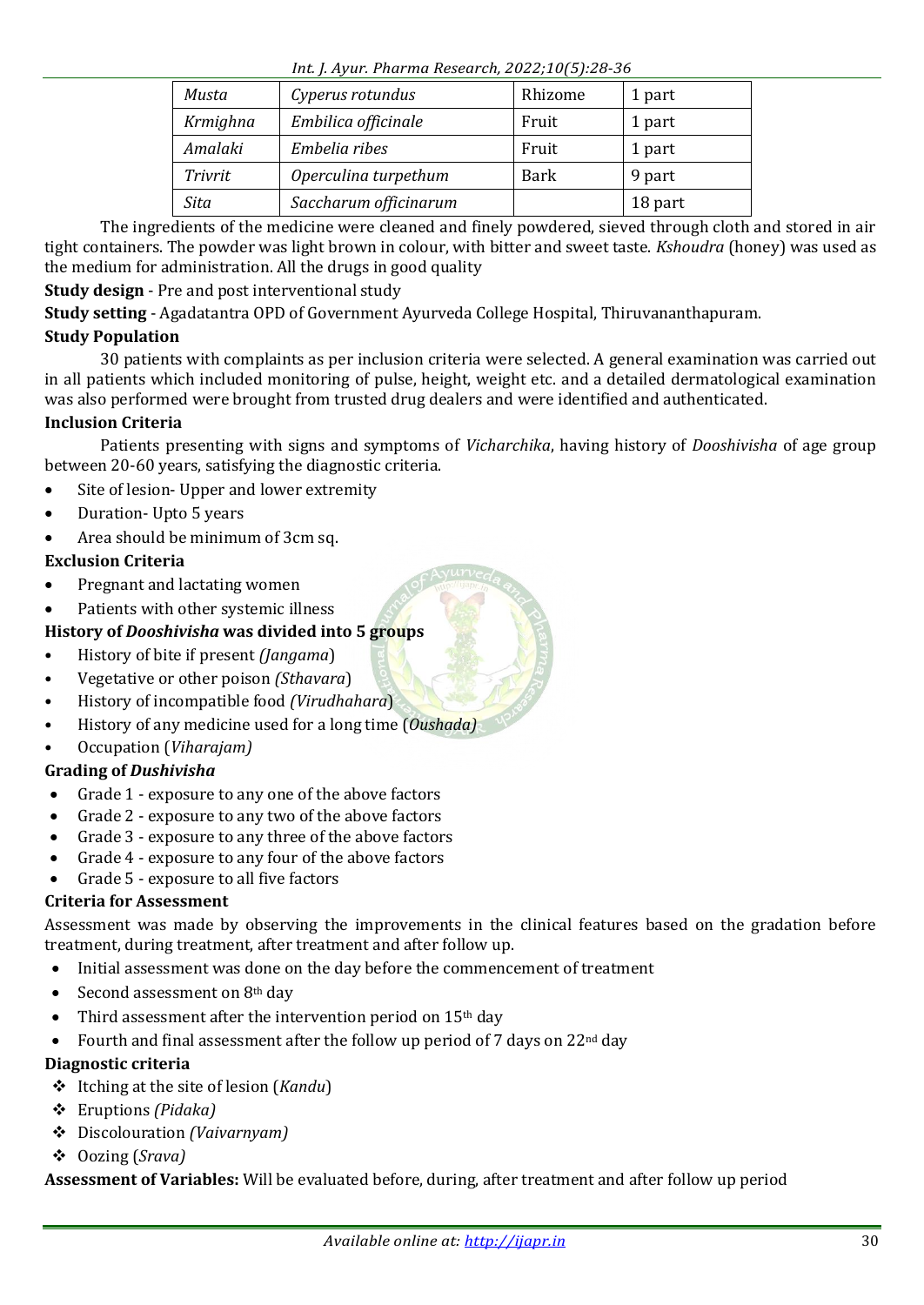#### **Itching** *(Kandu)*

| Symptoms   Absent |  | $\alpha$ occasionally $\alpha$ does not disturbs sleep $\alpha$ which disturbs sleep | Mild (itching   Moderate (itching which   Severe (continuous itching |
|-------------------|--|--------------------------------------------------------------------------------------|----------------------------------------------------------------------|
| Grade             |  |                                                                                      |                                                                      |

#### **Eruption** *(Pidaka)*

| Pidaka | absent $\begin{bmatrix} 5 & \text{Planck} \\ \text{in the affected Part} \end{bmatrix}$ | $\leq$ 5 Pidaka/5cm sq area   5-10 Pidaka/5 cm sq $\geq$ 10 Pidaka/5cm sq area<br>$\vert$ area in the affected part $\vert$ in the affected part |  |
|--------|-----------------------------------------------------------------------------------------|--------------------------------------------------------------------------------------------------------------------------------------------------|--|
| Grade  |                                                                                         |                                                                                                                                                  |  |

#### **Discolouration** *(Vaivarnyam***)**

| <i>Vaivarnyam</i> | Normal skin colour   Brownish red   Blackish red   Black in colour |  |  |
|-------------------|--------------------------------------------------------------------|--|--|
| Grade             |                                                                    |  |  |

#### **Oozing (***Srava***)**

| <b>Oozing</b> | No oozing | Oozing at the time of<br>scratching only | <b>Occasionally</b> | <b>Frequent</b> |
|---------------|-----------|------------------------------------------|---------------------|-----------------|
| Grade         |           |                                          |                     |                 |

#### **PROCEDURE**

Patients eligible for the study will be selected from the OPD of *Agadatantra,* Govt. Ayurveda College, *Panchakarma* Hospital, Thiruvananthapuram as per inclusion criteria. On the first day of the treatment protocol, *Virechana* is done with *Avipathy choornam* 25gm (according to *Kosta*) in honey at 6 am in empty stomach. From 2nd day onwards the patient will be given *Patoladigana kashaya* internally and *Arka taila* externally. 48ml of *Kashaya* will be given twice daily [6 am & 6 pm] one hour before food. After cleaning the area with lukewarm water, *Arka taila* is applied on the lesion externally, with a cotton swab for one hour, twice daily and after that it is wiped out with cotton swab. This will be continued for 14 days. Symptomatic assessment will be done before starting the treatment, on 8<sup>th</sup> day of treatment, after the treatment (on  $15<sup>th</sup>$  day) and after the follow up period of 7 days (on 22<sup>nd</sup> day). Patients are advised to avoid foods having sour, salt, pungent tastes, curd, milk, nonvegetarian, jaggery and food preparation with black gram and *Viharaslike vyayama, Maidhunam, Atapaseva, Divaswapnam* etc. Results will be analyzed statistically.

#### **RESULT AND DISCUSSION**

#### **Itching**

#### **Assessment of the effect of intervention in itching**

| <b>Itching</b> | <b>BT</b> |      | DT |      | <b>AT</b> |      | AF |               |
|----------------|-----------|------|----|------|-----------|------|----|---------------|
|                | N         | $\%$ | N  | $\%$ | N         | $\%$ | N  | $\frac{0}{0}$ |
| Absent         | 0         |      | 6  | 20   | 24        | 80   | 24 | 80            |
| Mild           | 4         | 13   | 20 | 67   | 6         | 20   | 6  | 20            |
| Moderate       | 9         | 30   | 4  | 13   | 0         | 0    | 0  |               |
| Severe         | 17        | 57   | 0  | 0    | 0         | 0    | 0  |               |

#### **Analysis of the effect of intervention in itching**

|    | <b>MEAN</b> | <b>SD</b> | Fr. value | P value  |  |  |
|----|-------------|-----------|-----------|----------|--|--|
| BТ | 2.4333      | 0.7279    |           |          |  |  |
| DT | 0.9333      | 0.5833    |           |          |  |  |
| AT | 0.2         | 0.4068    | 81.000    | < 0.0001 |  |  |
| AF | 0.2         | 0.4068    |           |          |  |  |

There was considerable difference between the means of decrease in itching after each assessment, which was found to be extremely significant at P <0.0001 and Fr. value 81.000 using Friedman's test.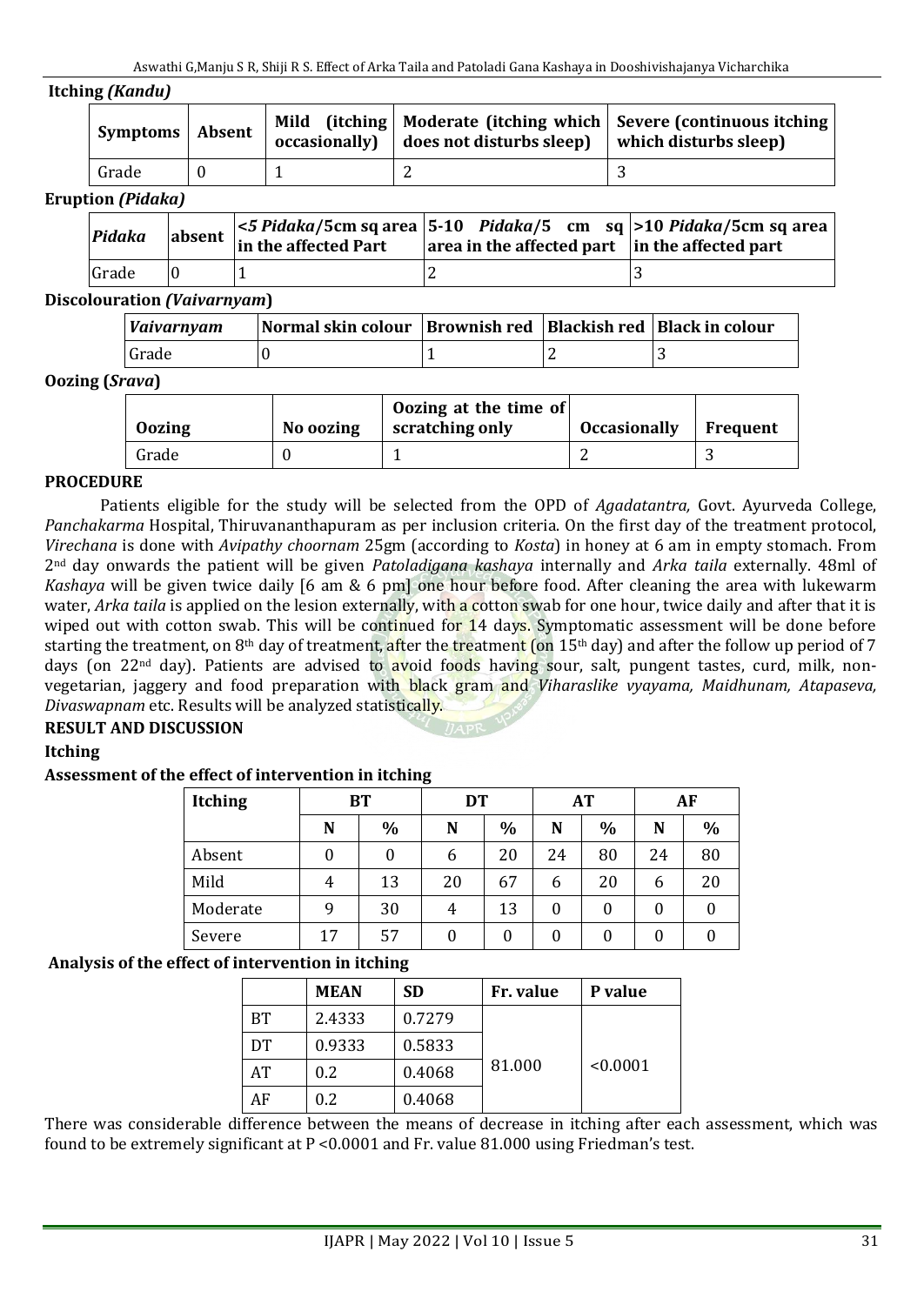# **Comparison of the effect of intervention in itching**

| Comparison | <b>Significant</b> | P value   |
|------------|--------------------|-----------|
| BT vs. DT  | ***                | P < 0.001 |
| BT vs. AT  | ***                | P < 0.001 |
| BT vs. AF  | ***                | P < 0.001 |
| DT vs. AT  | $**$               | P < 0.01  |
| DT vs. AF  | $**$               | P < 0.01  |
| AT vs. AF  | ns                 | P > 0.05  |

Ns- Not significant (P>0.05), \*\*\*-Highly significant (P<0.001), \*\*-Moderately significant (P<0.01), \*-Significant  $(P<0.05)$ 

On multiple comparisons using Dunnett's Multiple comparison test, before treatment vs during treatment, before treatment vs after treatment, before treatment vs after follow up were highly significant (P<0.001). During treatment vs after treatment, during treatment vs after follow up was moderately significant (P<0.01). After treatment vs after follow up was not significant (P>0.05).

# **Oozing**

# **Assessment of the effect of intervention of oozing**

| <b>Oozing</b>                  | BТ       |          | DT |               | AT |          | AF |      |
|--------------------------------|----------|----------|----|---------------|----|----------|----|------|
|                                | N        | $\%$     | N  | $\frac{0}{0}$ | N  | $\%$     | N  | $\%$ |
| Absent                         | $\theta$ | $\theta$ | 22 | 73            | 30 | 100      | 28 | 93   |
| At the time of scratching only | 25       | 83       | −  | 24            |    | $\theta$ | າ  | ⇁    |
| Occasionally                   | 4        | 13       |    | 3             |    | 0        | 0  | O    |
| Frequent                       |          |          | 0  | 0             |    | 0        |    | U    |

## **Analysis of the effect of intervention in Oozing**

|           | Mean  | <b>SD</b> | <b>Fr.value</b> | P value  |
|-----------|-------|-----------|-----------------|----------|
| <b>BT</b> | 1.2   | 0.484     | 73.680          | < 0.0001 |
| DT        | 0.3   | 0.5350    |                 |          |
| AT        |       | 0.00      |                 |          |
| ΑF        | 0.066 | 0.2537    |                 |          |

There was considerable difference between the means of decrease in oozing after each assessment, which was found to be extremely significant at P <0.0001 and Fr.value 73.680 using Friedman's test.

# **Comparison of the effect of intervention in oozing**

| Comparison | <b>Significant</b> | P value   |
|------------|--------------------|-----------|
| BT vs. DT  | ***                | P < 0.001 |
| BT vs. AT  | ***                | P < 0.001 |
| BT vs. AF  | ***                | P < 0.001 |
| DT vs. AT  | ns                 | P > 0.05  |
| DT vs. AF  | ns                 | P > 0.05  |
| AT vs. AF  | ns                 | P > 0.05  |

Ns- Not significant (P>0.05), \*\*\*-Highly significant (P<0.001), \*\*-Moderately significant (P<0.01),\*-Significant  $(P<0.05)$ 

On multiple comparisons using Dunnett's Multiple comparison test, before treatment vs during treatment, before treatment vs after treatment, before treatment vs after follow up were highly significant (P<0.001). During treatment vs after treatment, during treatment vs after follow up was after treatment vs after follow up was not significant(P>0.05).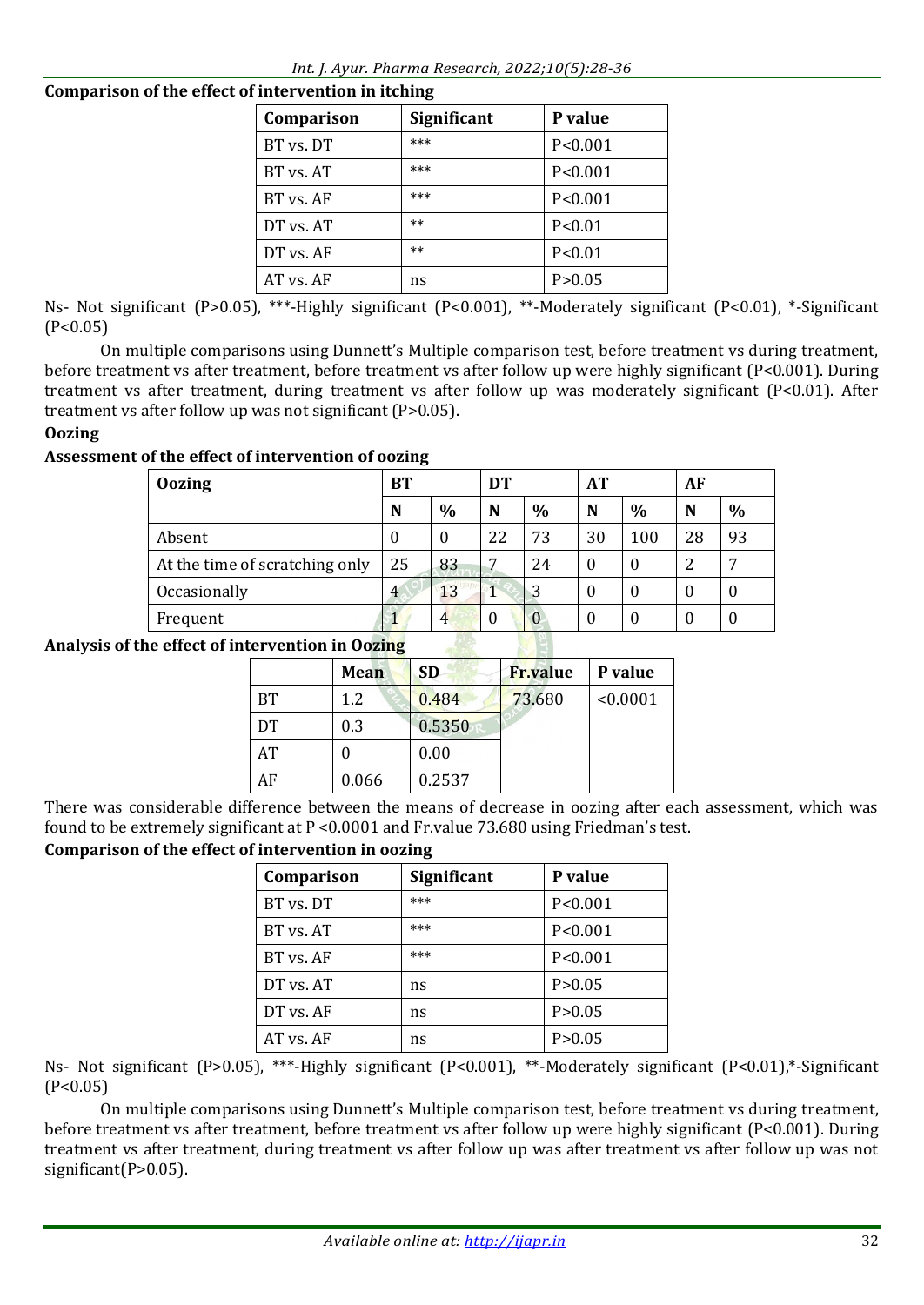#### **Eruptions**

#### **Assessment of the effect ofintervention in eruptions**

|             | <b>BT</b> | DT   |    |      | <b>AT</b>    |               | <b>AF</b> |               |
|-------------|-----------|------|----|------|--------------|---------------|-----------|---------------|
| Eruption    | N         | $\%$ | N  | $\%$ | N            | $\frac{0}{0}$ | N         | $\frac{0}{0}$ |
| Absent      | U         | U    | 5  | 17   | 23           | 77            | 26        | 87            |
| <5 Pidaka   | 20        | 67   | 23 | 77   | ⇁            | 23            | 4         | 13            |
| 5-10 Pidaka | 10        | 33   | 2  | 6    | $\mathbf{0}$ |               |           | O             |
| >10 Pidaka  | 0         | O    |    | 0    | U            |               |           | O             |

#### **Analysis of the effect of intervention in eruption**

|    | Mean  | <b>SD</b> | <b>Fr.value</b> | P value  |
|----|-------|-----------|-----------------|----------|
| BT | 1.333 | 0.4795    |                 |          |
| DT | 0.9   | 0.4807    | 65.800          | < 0.0001 |
| AF | 0.233 | 0.4302    |                 |          |
| AT | 0.133 | 0.3457    |                 |          |

There was considerable difference between the means of decrease in eruption after each assessment, which was found to be extremely significant at P <0.0001 and Fr.value 65.800 using Friedman's test.

#### **Comparison of the effect of intervention in eruption**

| Comparison | <b>Significance</b> | P value   |
|------------|---------------------|-----------|
| BT vs.DT   | ns                  | P > 0.05  |
| BT vs AT   | ***                 | P < 0.001 |
| BT vs. AF  | ***                 | P < 0.001 |
| DT vs. AT  | $**$                | P < 0.01  |
| DT vs. AF  | ***                 | P < 0.001 |
| AT vs. AF  | ns                  | P > 0.05  |

Ns- Not significant (P>0.05), \*\*\*-Highly significant (P<0.001),\*\*-Moderately significant (P<0.01),\*-Significant  $(P<0.05)$ 

On multiple comparison using Dunnett's Multiple comparison test, before treatment vs during treatment and after treatment vs after follow up was not significant (P>0.05). Before treatment vs after treatment, before treatment vs after follow up, during treatment vs after follow up were highly significant (P<0.001). During treatment vs after treatment was moderately significant (P<0.01).

#### **Discolouration**

### **Assessment of the effect of intervention in discolouration**

| <b>Discolouration</b> | <b>BT</b> |          | DT |               | AT |               | AF |               |
|-----------------------|-----------|----------|----|---------------|----|---------------|----|---------------|
|                       | N         | $\%$     | N  | $\frac{0}{0}$ | N  | $\frac{0}{0}$ | N  | $\frac{0}{0}$ |
| Absent                | 0         | $\theta$ | 3  | 10            | 4  | 13            | 8  | 27            |
| Brown red             | 5         | 17       | 17 | 57            | 23 | 77            | 21 | 70            |
| Black red             | 8         | 27       | 10 | 33            | 3  | 10            |    | 3             |
| <b>Black</b>          | 17        | 56       |    | $\theta$      | 0  |               | 0  |               |

#### **Analysis of the effect of intervention in Discolouration**

|           | Mean  | <b>SD</b> | <b>Fr.value</b> | P value  |
|-----------|-------|-----------|-----------------|----------|
| <b>BT</b> | 24    | 0.7701    |                 |          |
| DT        | 1.23  | 0.6261    | 64.789          | < 0.0001 |
| AT        | 0.966 | 0.4901    |                 |          |
| AF        | 0.766 | 0.5040    |                 |          |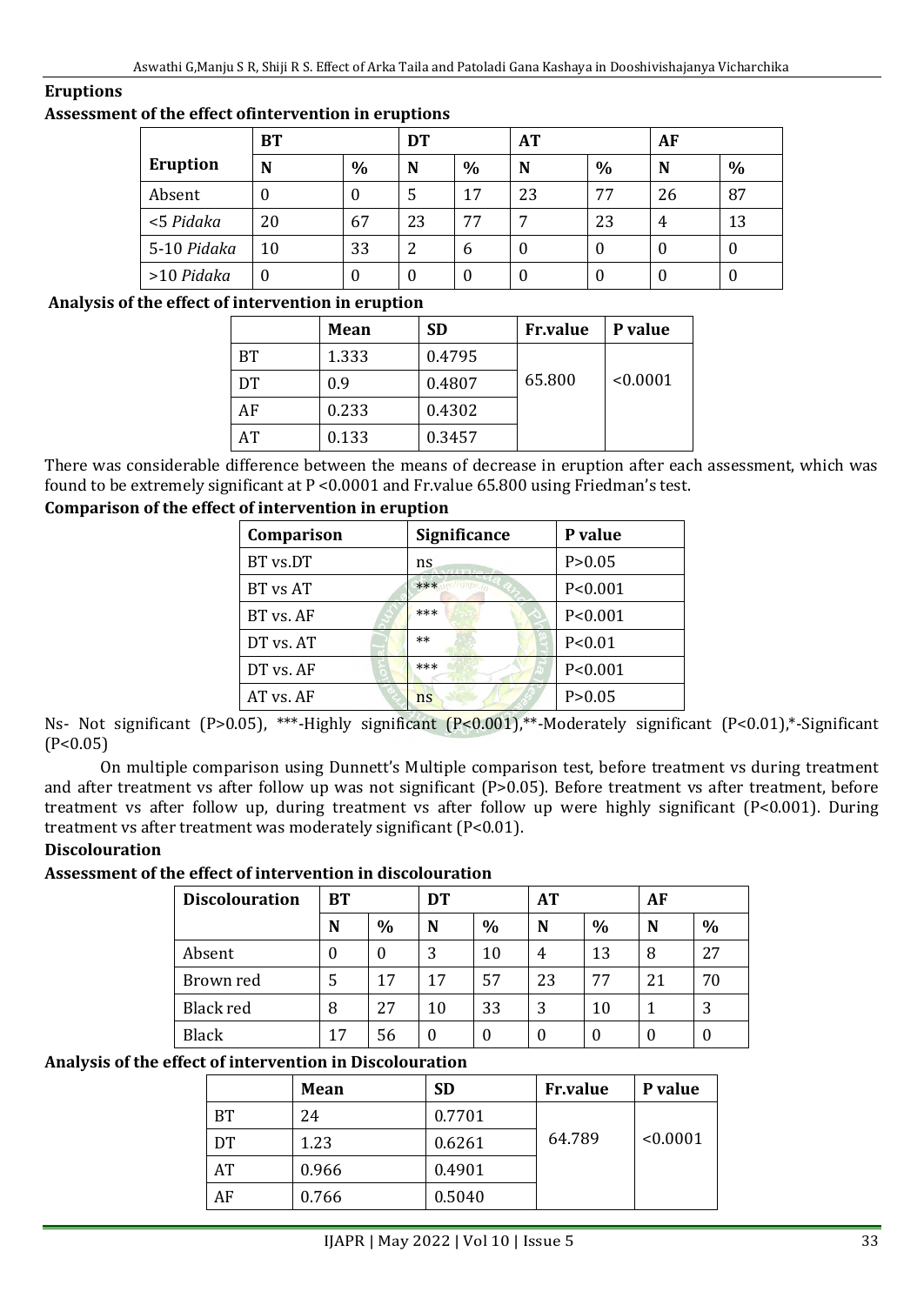There was considerable difference between the means of decrease in discolouration after each assessment, which was found to be extremely significant at P <0.0001 and Fr.value 64.789 using Friedman's test.

| Comparison | <b>Significant</b> | P value   |
|------------|--------------------|-----------|
| BT vs. DT  | ***                | P < 0.001 |
| BT vs. AT  | ***                | P < 0.001 |
| BT vs. AF  | ***                | P < 0.001 |
| DT vs. AT  | ns                 | P > 0.05  |
| DT vs. AF  | ns                 | P > 0.05  |
| AT vs. AF  | ns                 | P > 0.05  |

**Comparison of the effect of intervention in itching**

Ns- Not significant (P>0.05), \*\*\*-Highly significant (P<0.001),\*\*-Moderately significant (P<0.01), \*-Significant  $(P<0.05)$ 

On multiple comparison using Dunnett's Multiple comparison test, before treatment vs during treatment, before treatment vs after treatment, before treatment vs after follow up were highly significant (P<0.001). During treatment vs after treatment, during treatment vs after follow up was after treatment vs after follow up was not significant (P>0.05).

#### **Mode of action of** *Arka taila*

*Arka taila* consists of *Arka patra, Haridra* and *Katutaila*. The *Taila* prepared based on *Sneha kalpana vidhi* is applied externally on the effected part for one hour twice daily. *Acharya Charaka* states that certain drugs act through *Rasa,* some through *Guna,* some through *Veerya* or *Vipaka* and some drugs by their *Prabhava.*

In general *Dooshivishajanya Vicharchika* can be considered as *Kapha pitta* predominant *Tridoshaja vyadhi*, since *Dooshivisha* and *Kushta* are basically *Tridoshaja* and *Lakshanas* of all *Doshas* can be seen in *Vicharchika*. In *Arka taila, Arka* is *Kaphavatasamana*, due to its *Katu tikta Rasa, Ushna laghuteekshna sara guna*, *Ushna virya* and *Katu vipaka*. *Haridra* is *kaphapitta samana* due to its *Katu tiktarasa, Rooksha ushna guna, Ushna virya* and *Katu vipaka. Katu taila* is *Tridosha samana* due to its properties like *Katu rasa, Laghu teekshna sara guna, Ushna virya* and *Katu vipaka*. So the combination can be considered as predominantly *Kaphapittahara.*

### **Action at the level of** *Dosha*

The main *Lakshanas* of *Vicharchika* are *Kandu, Pidaka, Srava* and *Shyavata*. Here *Kandu* occurs due to *Kaphadushti, Pidakotpathi* is due to *Raktha* and *Pitta Dushti, Srava* is due to *Pitta* and *Kapha dushti* and *Shyavatha* is due to *Vata* and *Pittadushti*. *Arka* and *Haridra* are having *Tikta rasa* which is *Kaphapitta samaka*. *Tikta rasa* is having *Laghu rooksha guna* which in turn pacifies *Kapha pitta* and thus *Srava* can be reduced. *Katu rasa* of *Katu taila* is having *Kaphahara* property which in turn relieves *Kandu.* All the three drugs in the combination are having *Ushna virya*, which alleviates *Kapha* and *Vata* and *Katu vipaka*

which alleviates *Kapha*. Since *Arka* is an *Upavisha* drug it also acts by its *Prabhava.*

#### **Action at the level of** *Dhatus*

*Raktha* and *Mamsa dhatus* are involved in the *Samprapthi* of *Kushta*. By looking into the *Lakshanas* of *Vicharchika* we can see the predominance of *Raktha dhatu*. *Raktha dushti* in turn causes *Pitta dushti* due to *Asrayasrayi bhandha*. Since *Tikta rasa* is indicated for *Kushta*, it might acts as *Raktha sodhaka* and *Rakthaprasadana* in turn correcting the *Rakta* and *Pitta dushti*. *Varnya* property of *Haridra* can act at *Bhrajaka pitta* level and correct *Vaivarnyam*. Normalcy of *Pitta* helps in reducing *Srava* and *Pidakotpatti.*

### **Action at the level of** *Agni*

Generally all disease occurs due to *Agnimandya* at *Jadaragni* and *Dhatu agni* level. In the *Nidana* of *Dooshivishajanya Vicharchika* there are many factors that deranges *Jadaragni* such as *Ajirna, Midhyahara* etc. This *Jadaragnimandya* in turn causes *Agnimandya* at *Dhatu* level. Here the *Arkataila* is applied externally, and thus it can act only on *Bhrajakagni*. All the three drugs in *Arka taila* is having *Ushna virya* and *Arka* is having *Deepana* property which helps in correcting *Agnimandya* at the level of *Bhrajaka pitta* in turn reduces discolouration and development of healthy skin. *Ushna guna* of *Arka* and *Haridra* has *Pachana* property according to *Susrutha*. More over all *Tikta rasa pradhana dravya* has *Deepana pachana* property according to *Charakaacharya.*

#### *Kandughna* **Property**

*Kandu* occurs due to aggravated *Kapha dosha*. Both *Arka* and *Haridra* is having *Kanduhara* property due to its *Tikta rasa* as said by *Acharya Charaka*. More over all the three drugs are *Kapha samaka* which in turn reduces itching.

#### *Kushtahara* **Property**

*Kushtahara* property of a drug implies it is good for all *Twak vikaras*. Here *Arka, Haridra* and *Katutaila* is having *Kushtahara* property. *Katutaila* and *Haridra* are having *Twak Doshahara* property. This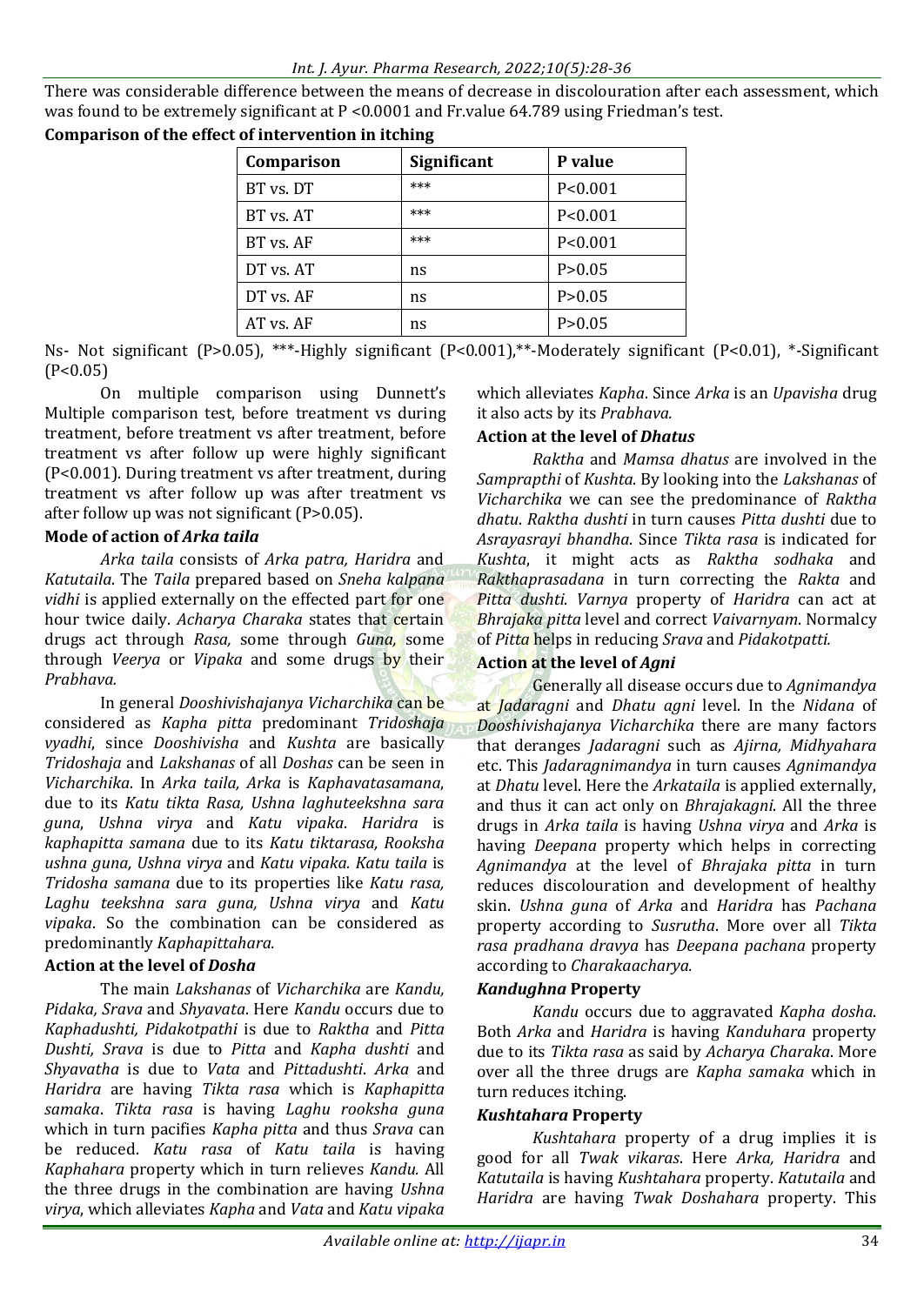proves that all the ingredients in the combination will help to improve the *Doshik* status and nourishes the skin.

# *Ropana* **Property**

*Arka, Haridra, Katutaila* are having *Laghu guna*, which is having *Lekhana* and *Ropana karma* according to *Susrutha Acharya*. Moreover *Tikta* and *Katu rasa* is having *Kledopashoshana* property which in turn promote healing. All the three drugs have *Vranahara* property which promotes the formation of healthy cells. Researches had already proved the wound healing property of *Arka*. *Sara guna* of *Arka* and *Katutaila* helps to retain moisture and by keeping skin healthy. Anti-inflammatory and antitoxic effects of the ingredients can speed up the healing of lesion.

### **Discussion based on data related to clinical study Effect of combination on itching**

Before the treatment was started 57% of study population were having severe itching, 30% with moderate itching and 13% were having mild itching. After 7 days of intervention the severity of itching reduced markedly i.e., 13% had moderate itching, 67% had mild itching and 20% had no itching at all. After treatment and after a follow up period of 7 days 20% of the subjects presented with mild itching and 80% with no itching. After the end of follow up period, no patient is found with severe and moderate itching. On statistical analysis the p value obtained is  $\leq 0.0001$ , which indicates that the study is extremely significant in reducing itching. *Kandu* is a *Kapha prakopa lakshana*. So for reducing *Kandu* medicines having opposite property of *Kapha dosha* are to be used. In the combination *Arka taila* containing *Arka, Haridra* and *Katu taila*, all the three ingredients are having *Gunas* opposite to that of *Kapha dosa* i.e., *Rooksha, Laghu, Teekshna, Sara gunas, Tikta rasa, Katu vipaka* and *Ushna virya*. Moreover *Arka* and *Haridra* is having *Kanduhara* property. *Padoladi gana kashaya* is also having *Kaphapittahara* property.

# **Effect of Combination on Oozing**

Before the onset of the study, 83% of the study subjects were having oozing at the time of scratch only 13% were having occasional oozing and 4% were having frequent oozing. After 7 days of treatment among 73% of subjects oozing were found to be absent, 24% have oozing at the time of scratch and 3% have occasional oozing. After 14 days of treatment oozing were absent in all the subjects. After the follow up period of 7 days 7% of subjects again developed oozing at the time of scratch. The p value obtained is <0.0001, which confirms the combination is extremely significant in reducing oozing. *Kleda sruti* is the *Pittakopa lakshana*. The *Haridra* in the combination drug and *Padoladi gana kashaya* is having *Kaphapittahara* property which reduces the *Kleda sravam*. All drugs in *Arka taila* and *Padoladi gana* 

*kashaya* are having *Tikta rasa*, which is having *Kaphapitta samana* and *Kledasoshana* property. More over *Tikta rasa* is *Seeta* and *Rooksha* which reduces the *Ushna* and *Snigdha guna* of *Pitta.*

### **Effect of Combination on Eruption**

Before the intervention 67% of patients were having less than 5 *Pidakas* per 5 cm sq area. 33% have 5-10 *Pidakas* per 5cmsq area. After 7 days of intervention, 17% of subjects have no *Pidaka,* 77% of subjects have less than 5 *Pidaka* per 5 cmsq area and 6% have 5- 10 *Pidakas* per 5 cmsq area. After 14 days of treatment 77% of subjects have no *Pidaka* and 23% have less than 5 *Pidaka*s per 5 cmsq area. After 7 days of follow up period 87% of subjects have no *Pidaka* and 13% have less than 5 *Pidaka* per 5 cm sq area. The p value obtained is <0.001, which shows that the study is extremely significant in reducing eruption. *Pidaka* is one among *Raktapradoshaja vyadhi* by *Charaka. Haridra* in the combination drug is having *Rakthasodhaka* property. *Arka* is having *Pleehaghna* property which implies *Rakthadushtihara* property. *Tikta rasa dravya* which is having *Seeta guna* will pacifies *Pitta* and *Raktha*, which in turn helps in the healing of *Pidaka.*

### **Effect of Combination on Discolouration**

Before the commencement of intervention, 56% of the subjects were having blackish discolouration, 27% with blackish red discolouration, and 17% with brownish red discolouration. After 7 days of treatment 33% of the patients were having blackish red discolouration, 57% with brownish red discolouration and 8% with no discolouration. After 14 days of treatment 10% of the subjects were with blackish red discolouration, 21% with brownish red discolouration and 8% with no discolouration. After the follow up period 70% of subjects have brownish red discolouration, 27% with no discolouration and 3% with blackish discolouration. The p value is <0.0001 proves that this combination is highly effective in reducing discolouration. The combination drug have *Agnideepana* property which improves *Raktha dhatu agni*, in turn restores the normal function of *Bhrajakapitta. Haridra* is *Varnya* and *Twakdoshahara* and *Katutaila* is having *Twak doshanasana* property, which add up the beauty of the effect of combination drug.

### **CONCLUSION**

In this study "*Arkataila*" is used externally and "*Padoladiganakashaya"* is used internally. The combination was found to be effective in relieving all the symptoms of *Dooshivishajanya Vicharchika.*

#### **REFERENCES**

1. Vagbhata, Ashtanga Hridaya, Commentators Arunadatta and Hemadri, collated by late Anna Moreswara Kunte, Edited by Bhishakacharya